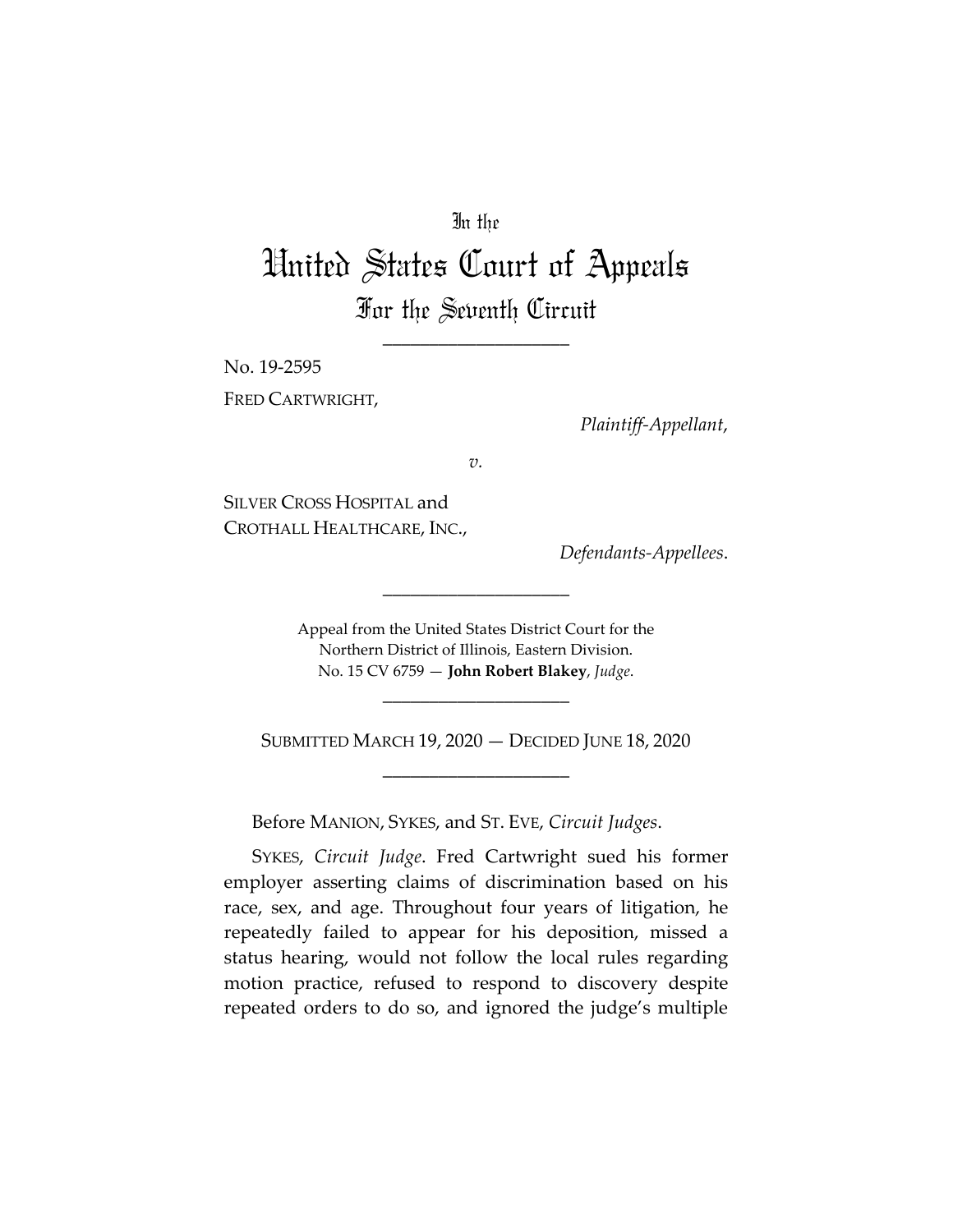warnings that his conduct would lead to dismissal of the suit. Despite this obstructive behavior, the judge continued to recruit a succession of pro bono attorneys to assist Cartwright, each of whom invested many hours of valuable time in the case before moving to withdraw because the client would not cooperate. After permitting the fourth—yes, *fourth*—volunteer lawyer to withdraw, the judge finally dismissed the case as a sanction for want of prosecution.

We affirm the dismissal and take this opportunity to remind judges that they need not and should not recruit volunteer lawyers for civil claimants who won't cooperate with the basic requirements of litigation. Pro bono representation of indigent civil litigants is a venerable tradition in the legal profession. The courts must be careful stewards of this limited resource.

## **I. Background**

In August 2015 Fred Cartwright filed a pro se complaint against his former employer Silver Cross Hospital and its management company Crothall Healthcare alleging claims of discrimination based on his race and sex in violation of Title VII of the Civil Rights Act, 42 U.S.C. § 2000e; discrimination based on his race in violation of 42 U.S.C. § 1981; and age discrimination in violation of the Age Discrimination in Employment Act, 29 U.S.C. § 623. The district judge appointed counsel for Cartwright through the Settlement Assistance Program in the Northern District of Illinois for the limited purpose of attempting to negotiate an early settlement. The parties did not reach an agreement, so the pro bono attorney was relieved of the limited representation.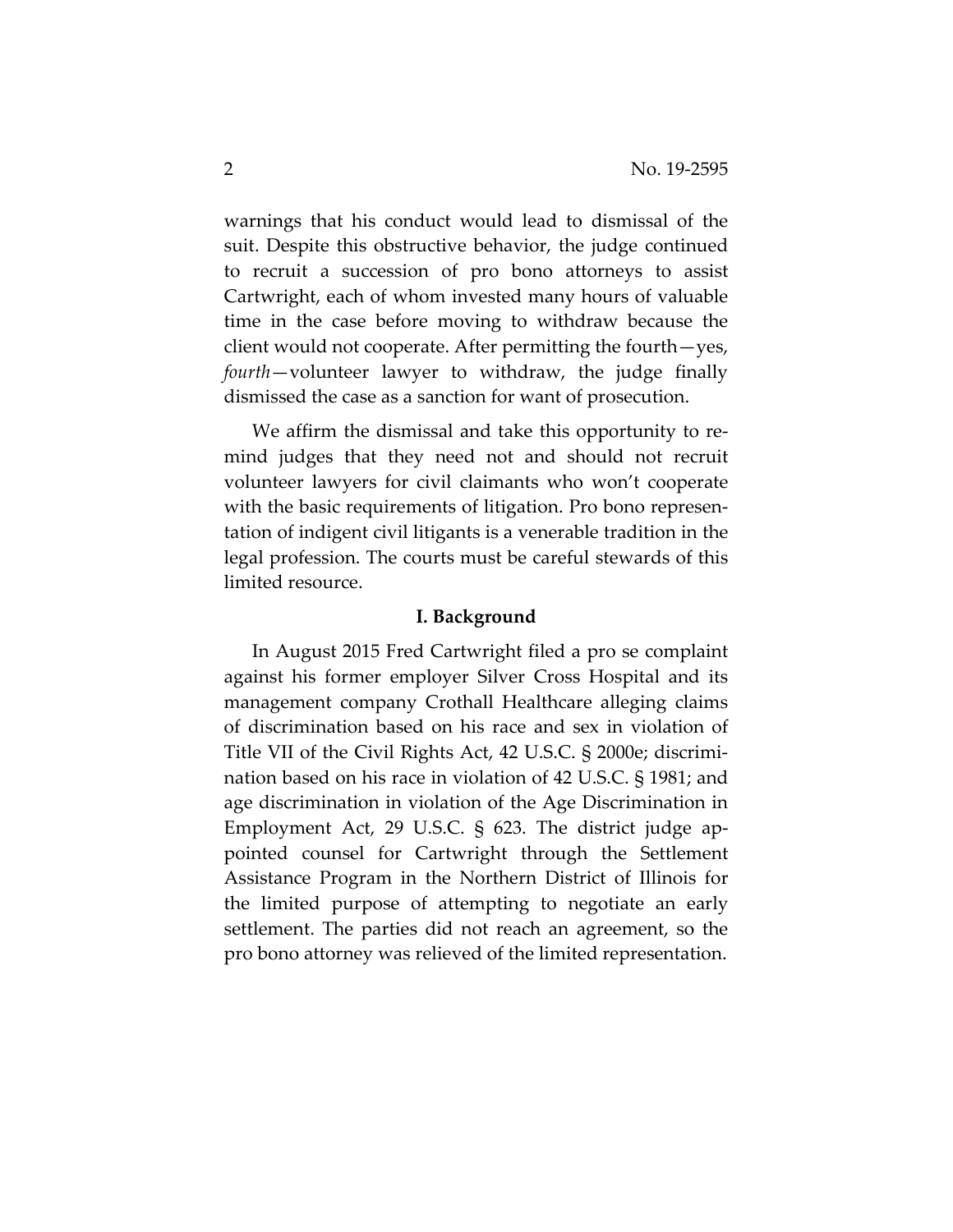While representing himself, Cartwright failed to respond to the defendants' discovery requests and refused to schedule his deposition. Cartwright also filed many motions to compel discovery and moved to hold the defendants in contempt despite the court's order that he must meet and confer with the defendants concerning these discovery disputes. Without explanation and despite Cartwright's refusal to cooperate, the judge recruited a lawyer to represent him pro bono. Counsel filed an amended complaint adding several additional claims. But shortly after that filing, the judge permitted the attorney to withdraw because of fundamental disagreements with Cartwright about the case.

The judge—again without explanation—recruited another pro bono lawyer to assist Cartwright and noted that this would be the final time. With Cartwright represented once again, the parties engaged in another unsuccessful settlement conference and then continued with discovery. But after 14 months and more than 530 hours of work, this third attorney (and his associate) also moved to withdraw citing substantial and irreconcilable disagreements with Cartwright.

The judge thereafter entered partial summary judgment for the defendants on two of Cartwright's claims, narrowing the case. Cartwright responded with multiple motions, including several accusing the judge of bias and demanding that he recuse himself. At the same time, the defendants moved to compel discovery and requested sanctions because Cartwright refused to answer interrogatories or provide other discovery responses in violation of the Federal Rules of Civil Procedure. Cartwright refused to respond to these motions despite the judge's repeated orders to do so. He also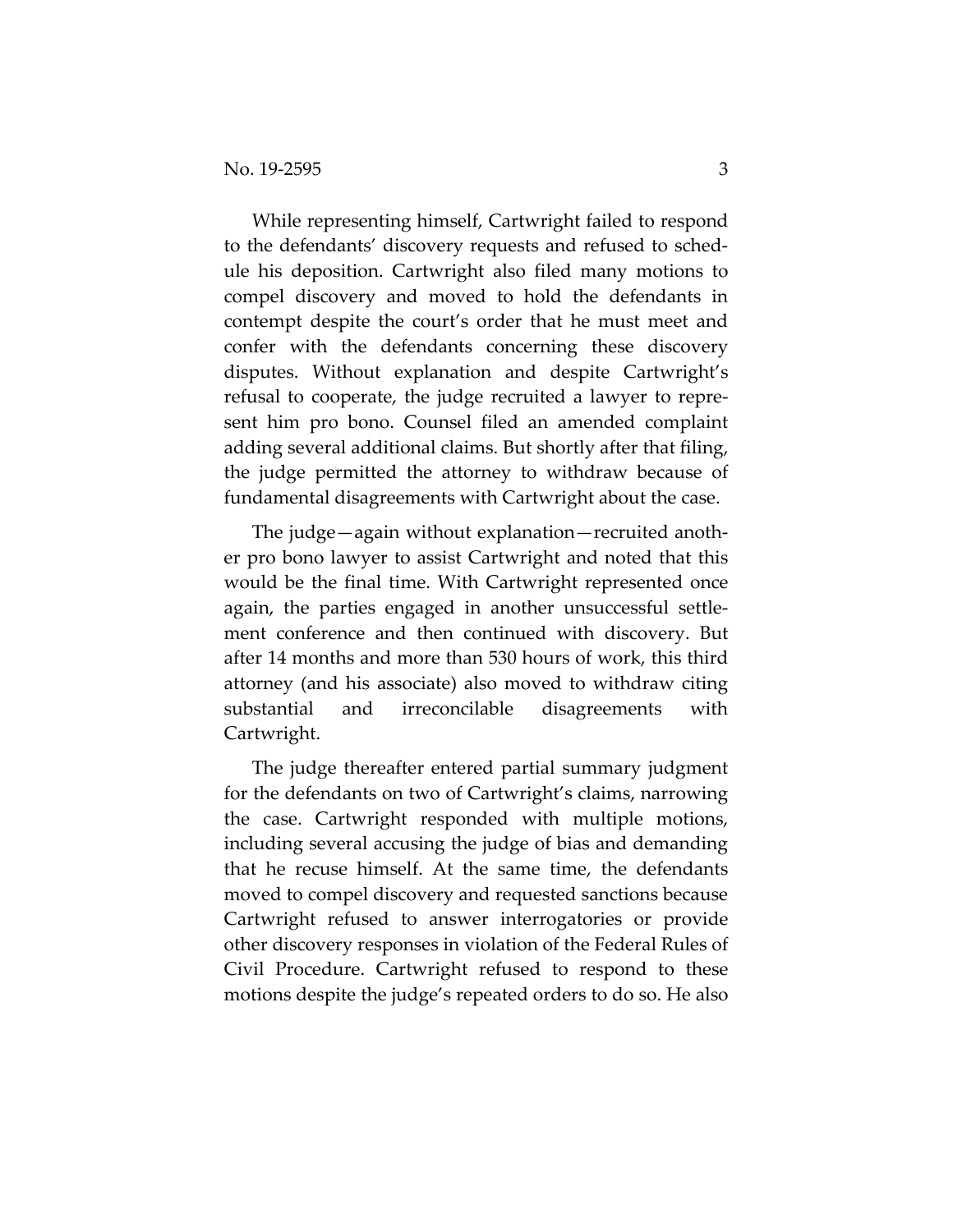missed a status hearing without notifying the court of any scheduling conflicts.

The judge ordered Cartwright to appear at the next hearing and warned that "any future failure to appear may result in a dismissal for want of prosecution." Surprisingly, however, the order also explained that if Cartwright promised that he would work with counsel in good faith, the court would be "inclined to grant [p]laintiff yet another (and final) opportunity to enjoy the professional assistance of recruited counsel."

Prior to the rescheduled status hearing, the defendants moved to dismiss the case with prejudice for failure to prosecute because of Cartwright's persistent refusal to respond to discovery and noncompliance with the court's orders. Cartwright appeared at the status hearing and assured the judge that he would work with counsel in good faith. Although Cartwright had repeatedly refused to follow court orders and the rules of litigation, the judge recruited *yet another* pro bono attorney to assist him. The judge held the defendants' motion to dismiss in abeyance to give newly appointed counsel a chance to get up to speed on the case and then denied it as moot.

Several months later, on the eve of Cartwright's scheduled deposition, his attorney notified the defendants that Cartwright would not attend the deposition. No explanation was given. Counsel then moved to withdraw based on irreconcilable differences with the client. The judge granted the withdrawal motion. The defendants again moved to dismiss based on Cartwright's continued obstructive conduct, including his failure to appear for his deposition, the missed status hearing, and Cartwright's persistent refusal to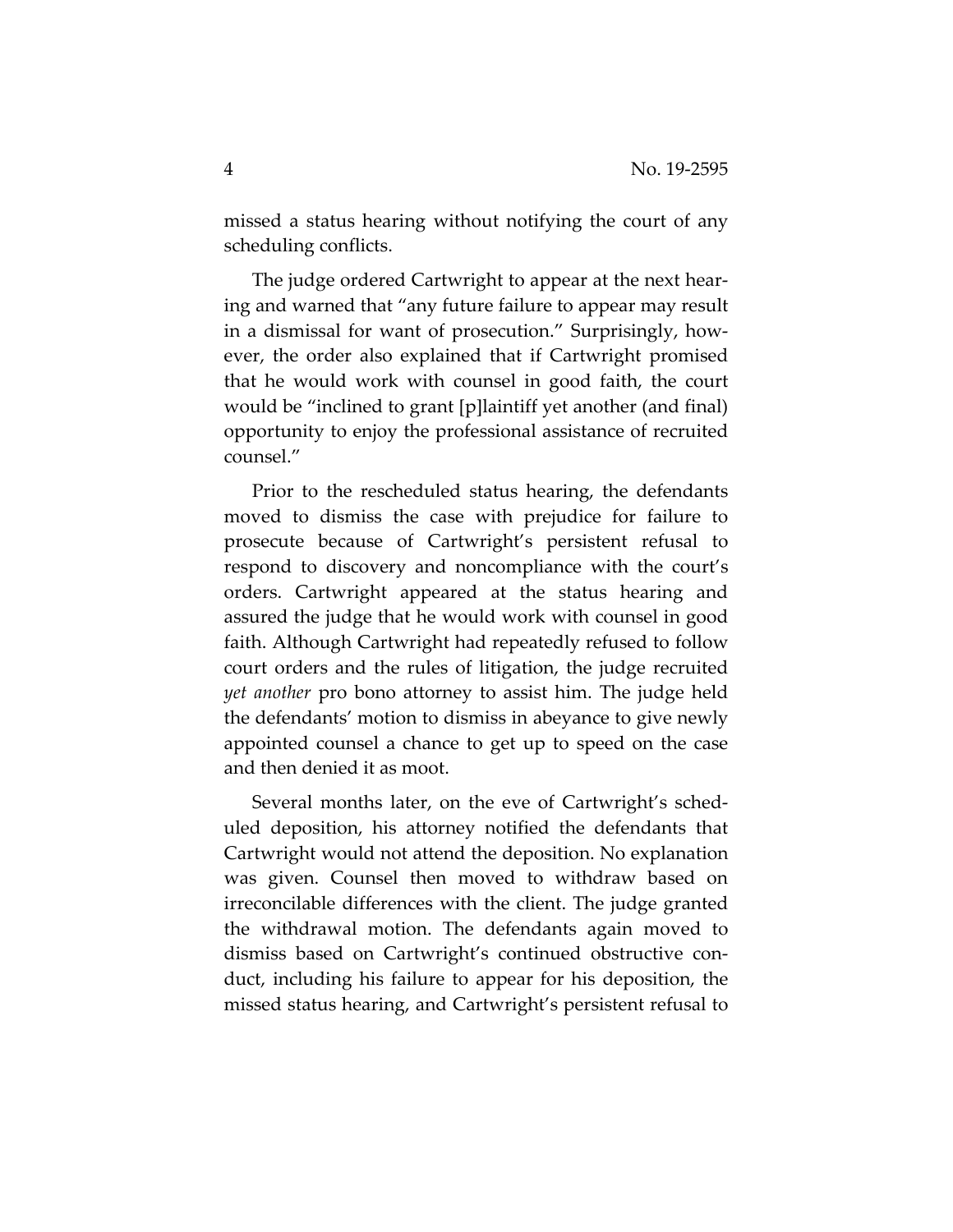resolve discovery disputes or comply with court orders. The judge took the motion under advisement and gave Cartwright time to find new representation on his own.

After four months with no appearance by new counsel, the judge set a date for Cartwright's deposition, cautioning him that failure to appear "may result in dismissal of the case with prejudice for failure to prosecute or otherwise to comply with the orders of this [c]ourt." Cartwright then bombarded the court with multiple motions, including several to cancel his deposition because of his anxiety. The judge denied these motions but limited the deposition to a four-hour session (with additional sessions, if necessary) to address his concerns.

Cartwright appeared at the deposition but refused to answer many of counsel's questions. He said that he was not feeling well and that his doctor had advised him not to attend. Because the defendants could not finish their questioning, the judge scheduled a date for Cartwright's continued deposition, warning that his failure to appear "[would] result in the case being dismissed for failure to prosecute this case and for failure to comply with court orders." The judge also told Cartwright that none of his motions complied with court rules or standing orders and that his continued noncompliance could result in dismissal of the case. In addition, the judge rejected Cartwright's very belated attempt to file a second amended complaint without leave of court, explaining that "the rambling[,] 88-page filing" was not a proper amendment but "merely contain[ed] a list of personal and discovery-related grievances [p]laintiff has with [d]efendants and their attorneys."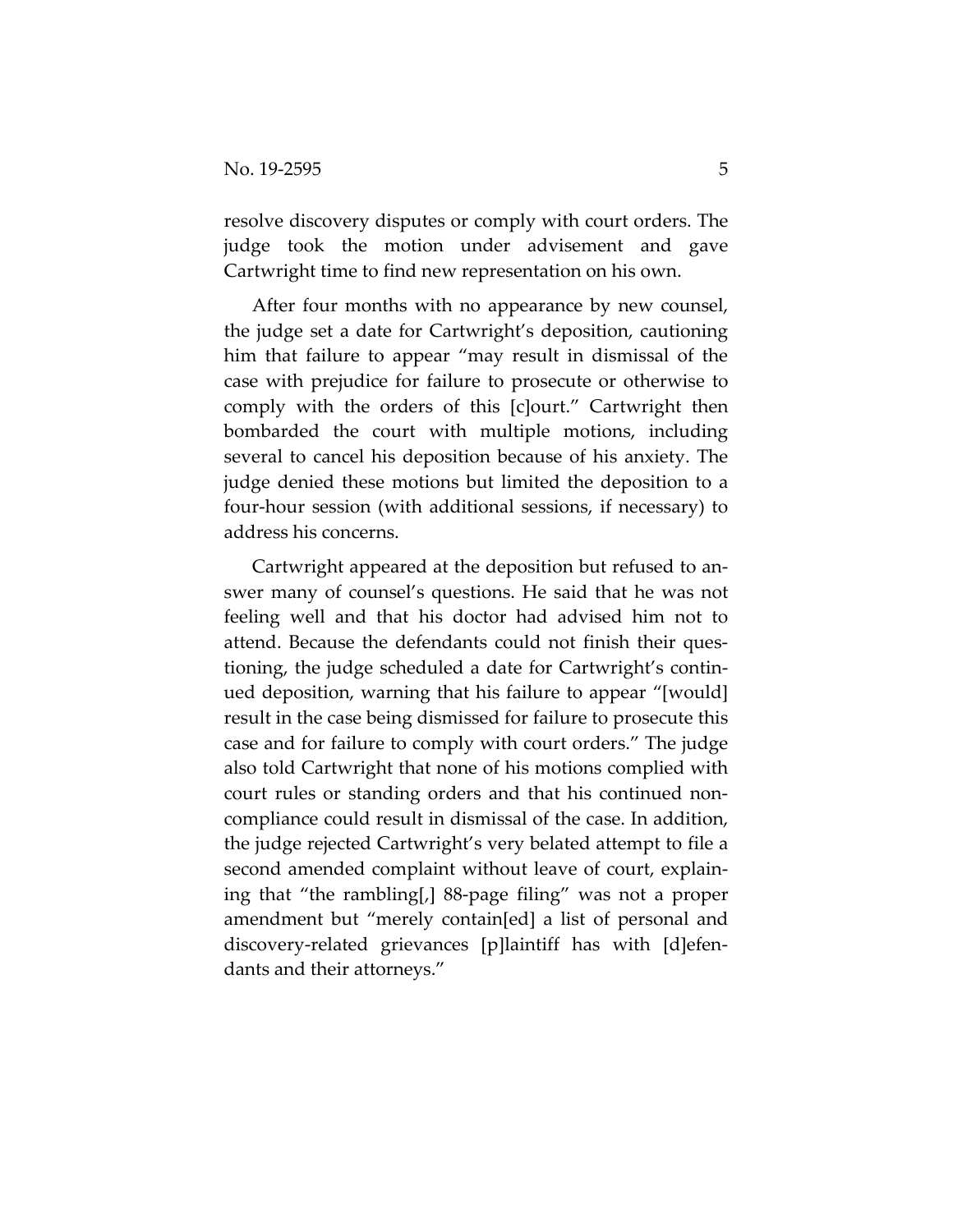When Cartwright failed to appear for his rescheduled deposition, the judge at long last followed through on his repeated warnings and dismissed the case with prejudice for failure to prosecute. He noted that Cartwright did not seek a continuance, "which would potentially have allowed defense counsel to avoid the costs of coming to Chicago, yet again, for the properly-noticed and long-overdue deposition of [p]laintiff." The judge also cited Cartwright's "persistent and willful failure to comply with the Federal Rules of Civil Procedure, the Local Rules of this [c]ourt, and this [c]ourt's orders and standing orders." By now it was June 2019, and Cartwright had been litigating his case for nearly four years.

## **II. Discussion**

On appeal Cartwright does not engage with the district court's reason for dismissing his case but instead argues the merits of his claims and accuses the judge of bias. We could affirm on that basis alone. *See Anderson v. Hardman*, 241 F.3d 544, 545 (7th Cir. 2001). For completeness we note that this case presents a clear "record of delay or contumacious conduct" amply justifying a dismissal for failure to prosecute. *Salata v. Weyerhaeuser Co*., 757 F.3d 695, 699 (7th Cir. 2014) (quotation marks omitted). Cartwright's willful failure to appear at his deposition was cause enough. *See Collins v. Illinois*, 554 F.3d 693, 696–97 (7th Cir. 2009). Yet his misconduct was far broader in scope.

During four years of litigation, Cartwright skipped three scheduled depositions, missed a status hearing, filed dozens of motions that violated local rules and the court's standing orders despite repeated warnings, served noncompliant discovery responses and otherwise refused to satisfy with his discovery obligations, and ignored many court orders.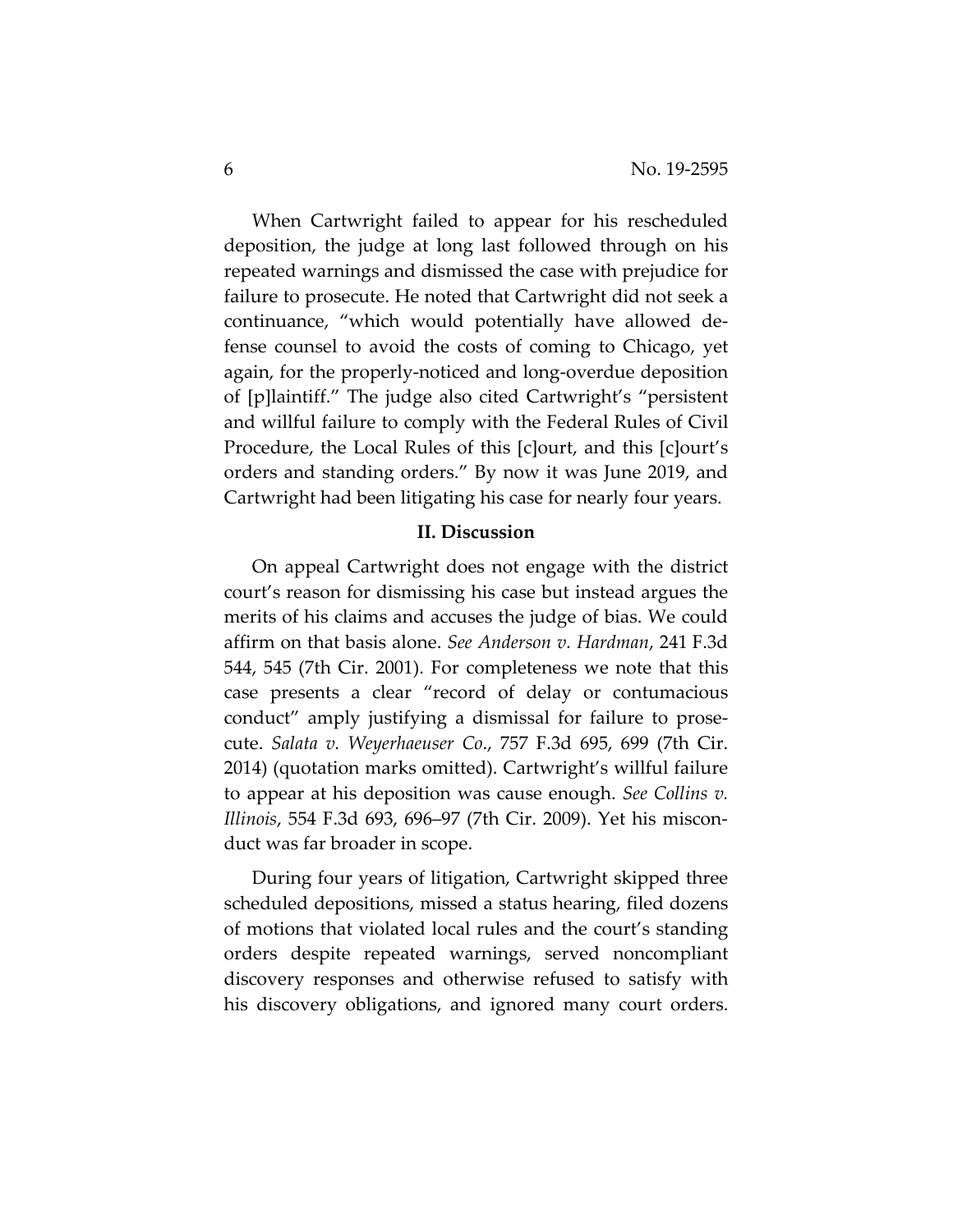The judge warned Cartwright at least eight times that his conduct put his lawsuit in jeopardy of dismissal before finally following through and dismissing the case after nearly four years of incorrigible obstruction.

Indeed, the judge had ample grounds to dismiss the case much earlier in the litigation. The defendants' first motion to dismiss for failure to prosecute catalogued Cartwright's wanton disregard of basic litigation obligations and court rules. The case should have ended then. Had the judge granted the first dismissal motion, the defendants would have been spared the time and expense of defending against a plaintiff so obviously unwilling to prosecute his own case.

Inexplicably, the judge persisted in using the discretionary authority codified in 28 U.S.C. § 1915(e)(1) to recruit a succession of pro bono attorneys to represent this willfully uncooperative litigant. That was a serious mistake. Setting aside whether this case met the standards for recruitment of volunteer counsel—the judge did not make any findings<sup>[1](#page-6-0)</sup>— Cartwright's persistent noncompliance with his discovery obligations and the court's orders should not have been rewarded with pro bono legal assistance. Yet the judge ensured that Cartwright enjoyed the professional services of no fewer than four different volunteer attorneys. Three of the court-appointed lawyers, who together spent nearly

<span id="page-6-0"></span><sup>&</sup>lt;sup>1</sup> A decision to recruit pro bono counsel for an indigent civil litigant requires the court to make the following inquiries: "(1) has the indigent plaintiff made reasonable efforts to obtain counsel or been effectively precluded from [doing so];" and if so, "(2) given the difficulty of the case, [does] the plaintiff appear to be competent to try it himself?" *Pruitt v. Mote*, 503 F.3d 647, 654 (7th Cir. 2007) (quotation marks and citation omitted).